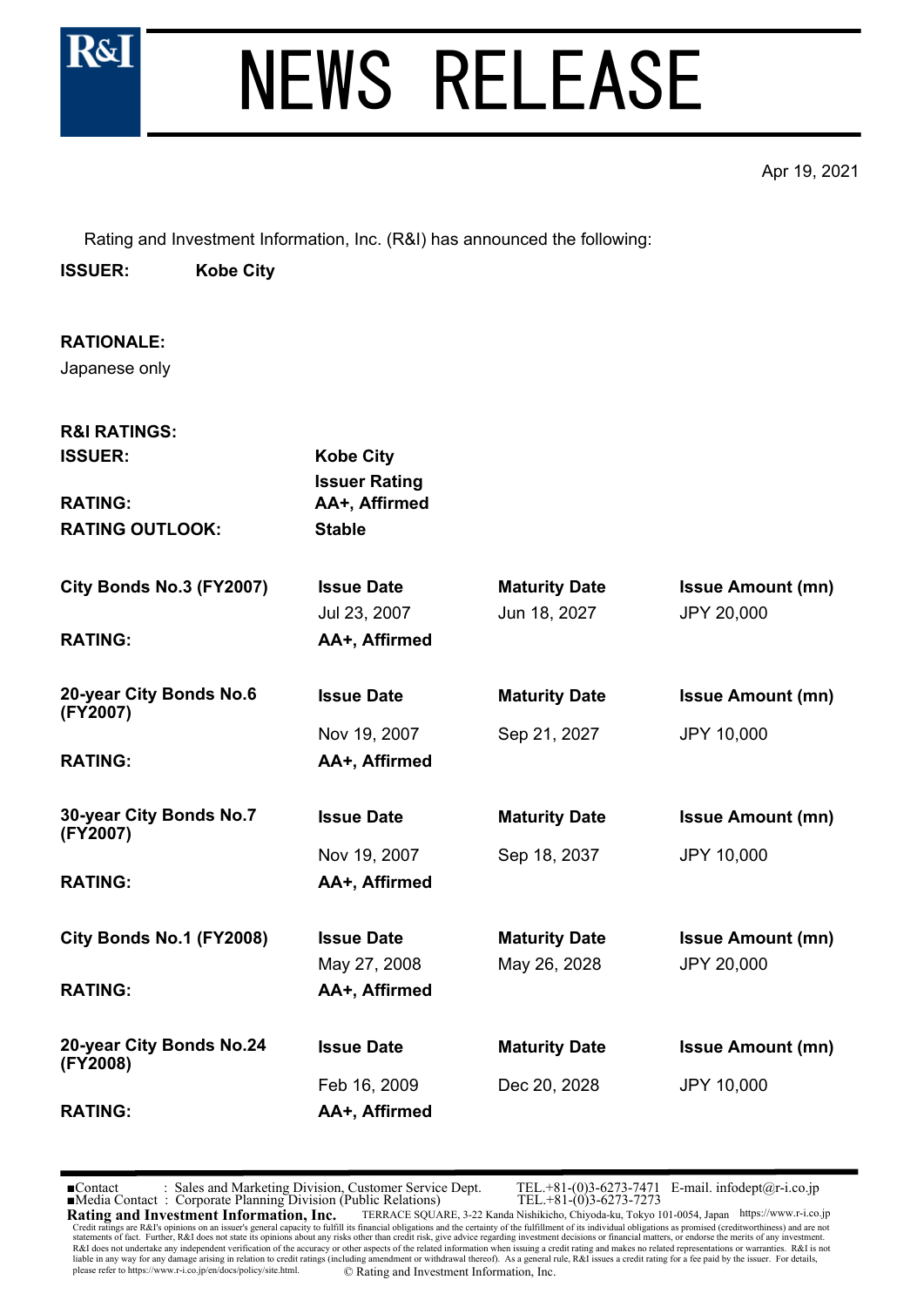

| <b>Private Placement City Bonds Issue Date</b><br>No.26 (FY2008)         |                               | <b>Maturity Date</b> | <b>Issue Amount (mn)</b> |
|--------------------------------------------------------------------------|-------------------------------|----------------------|--------------------------|
| <b>RATING:</b>                                                           | Feb 25, 2009<br>AA+, Affirmed | May 25, 2023         | <b>JPY 5,000</b>         |
|                                                                          |                               |                      |                          |
| 15-year Private Placement City Issue Date<br><b>Bonds No.27 (FY2008)</b> |                               | <b>Maturity Date</b> | <b>Issue Amount (mn)</b> |
|                                                                          | Feb 26, 2009                  | Mar 20, 2024         | <b>JPY 5,000</b>         |
| <b>RATING:</b>                                                           | AA+, Affirmed                 |                      |                          |
| 30-year City Bonds No.28<br>(FY2008)                                     | <b>Issue Date</b>             | <b>Maturity Date</b> | <b>Issue Amount (mn)</b> |
|                                                                          | Mar 17, 2009                  | Sep 17, 2038         | <b>JPY 15,000</b>        |
| <b>RATING:</b>                                                           | AA+, Affirmed                 |                      |                          |
| 20-year City Bonds No.1<br>(FY2009)                                      | <b>Issue Date</b>             | <b>Maturity Date</b> | <b>Issue Amount (mn)</b> |
|                                                                          | Apr 28, 2009                  | Apr 27, 2029         | JPY 20,000               |
| <b>RATING:</b>                                                           | AA+, Affirmed                 |                      |                          |
| <b>Private Placement City Bonds</b><br>No.2 (FY2009)                     | <b>Issue Date</b>             | <b>Maturity Date</b> | <b>Issue Amount (mn)</b> |
|                                                                          | Apr 28, 2009                  | Apr 20, 2034         | <b>JPY 2,000</b>         |
| <b>RATING:</b>                                                           | AA+, Affirmed                 |                      |                          |
| <b>Private Placement City Bonds</b><br>No.5 (FY2009)                     | <b>Issue Date</b>             | <b>Maturity Date</b> | <b>Issue Amount (mn)</b> |
|                                                                          | May 20, 2009                  | Mar 19, 2024         | <b>JPY 2,000</b>         |
| <b>RATING:</b>                                                           | AA+, Affirmed                 |                      |                          |
| 30-year City Bonds No.8<br>(FY2009)                                      | <b>Issue Date</b>             | <b>Maturity Date</b> | <b>Issue Amount (mn)</b> |
|                                                                          | Sep 25, 2009                  | Sep 22, 2039         | <b>JPY 10,000</b>        |
| <b>RATING:</b>                                                           | AA+, Affirmed                 |                      |                          |
| 20-year City Bonds No.11<br>(FY2009)                                     | <b>Issue Date</b>             | <b>Maturity Date</b> | <b>Issue Amount (mn)</b> |
|                                                                          | Jan 29, 2010                  | Jan 29, 2030         | <b>JPY 10,000</b>        |
| <b>RATING:</b>                                                           | AA+, Affirmed                 |                      |                          |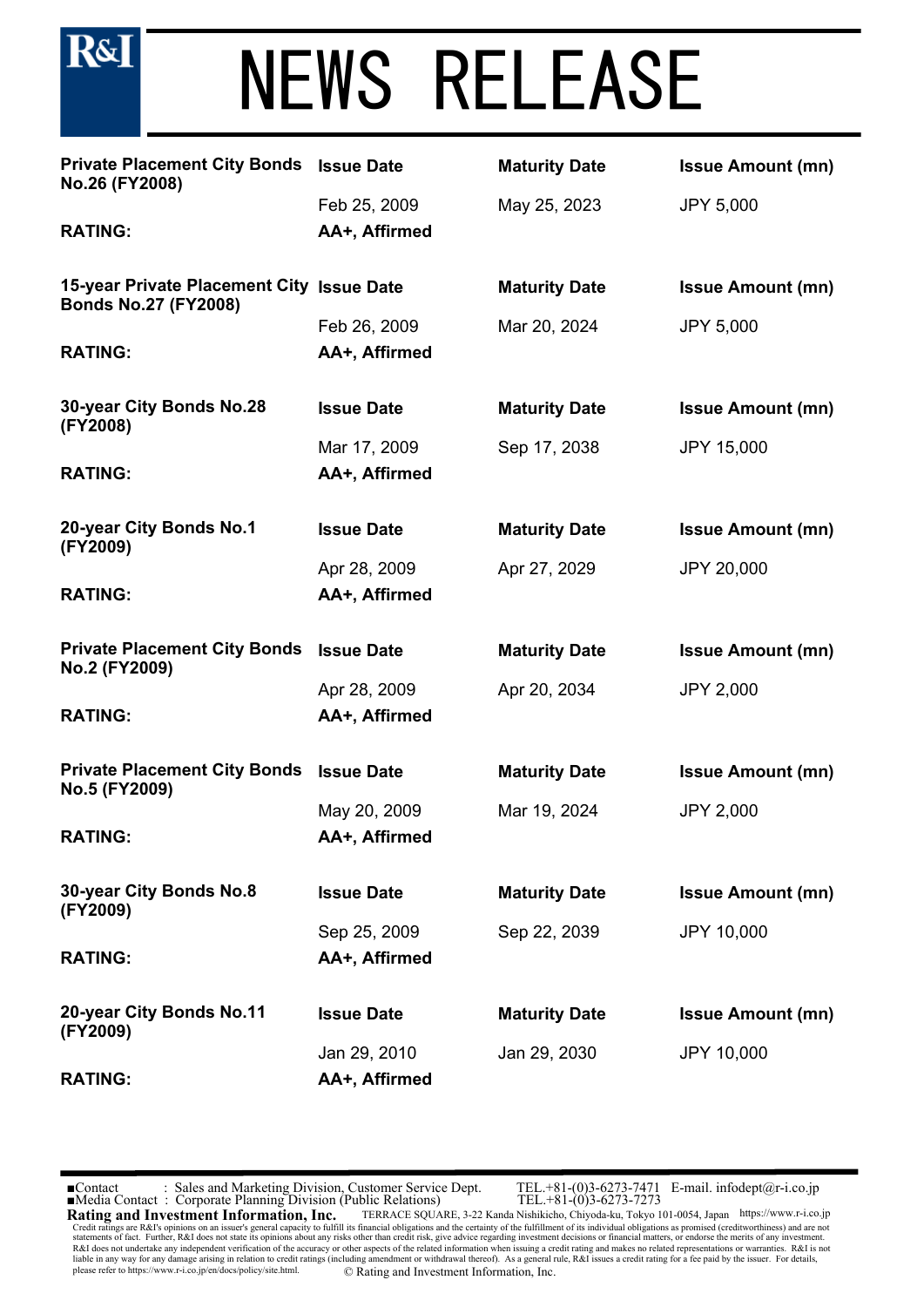# NEWS RELEASE

| 20-year City Bonds No.4<br>(FY2010)  | <b>Issue Date</b> | <b>Maturity Date</b> | <b>Issue Amount (mn)</b> |
|--------------------------------------|-------------------|----------------------|--------------------------|
|                                      | Sep 13, 2010      | Sep 13, 2030         | JPY 10,000               |
| <b>RATING:</b>                       | AA+, Affirmed     |                      |                          |
| 30-year City Bonds No.7<br>(FY2010)  | <b>Issue Date</b> | <b>Maturity Date</b> | <b>Issue Amount (mn)</b> |
|                                      | Dec 14, 2010      | Sep 20, 2040         | <b>JPY 10,000</b>        |
| <b>RATING:</b>                       | AA+, Affirmed     |                      |                          |
| 20-year City Bonds No.9<br>(FY2010)  | <b>Issue Date</b> | <b>Maturity Date</b> | <b>Issue Amount (mn)</b> |
|                                      | Jan 25, 2011      | Jan 24, 2031         | <b>JPY 10,000</b>        |
| <b>RATING:</b>                       | AA+, Affirmed     |                      |                          |
| City Bonds No.2 (FY2011)             | <b>Issue Date</b> | <b>Maturity Date</b> | <b>Issue Amount (mn)</b> |
|                                      | Jun 21, 2011      | Jun 18, 2021         | JPY 10,000               |
| <b>RATING:</b>                       | AA+, Affirmed     |                      |                          |
| 20-year City Bonds No.4<br>(FY2011)  | <b>Issue Date</b> | <b>Maturity Date</b> | <b>Issue Amount (mn)</b> |
|                                      | Sep 13, 2011      | Sep 12, 2031         | <b>JPY 10,000</b>        |
| <b>RATING:</b>                       | AA+, Affirmed     |                      |                          |
| City Bonds No.5 (FY2011)             | <b>Issue Date</b> | <b>Maturity Date</b> | <b>Issue Amount (mn)</b> |
|                                      | Oct 19, 2011      | Oct 19, 2021         | JPY 10,000               |
| <b>RATING:</b>                       | AA+, Affirmed     |                      |                          |
| 20-year City Bonds No.14<br>(FY2011) | <b>Issue Date</b> | <b>Maturity Date</b> | <b>Issue Amount (mn)</b> |
|                                      | Feb 14, 2012      | Feb 13, 2032         | <b>JPY 15,000</b>        |
| <b>RATING:</b>                       | AA+, Affirmed     |                      |                          |
| 30-year City Bonds No.23<br>(FY2011) | <b>Issue Date</b> | <b>Maturity Date</b> | <b>Issue Amount (mn)</b> |
|                                      | Mar 27, 2012      | Mar 19, 2042         | <b>JPY 10,000</b>        |
| <b>RATING:</b>                       | AA+, Affirmed     |                      |                          |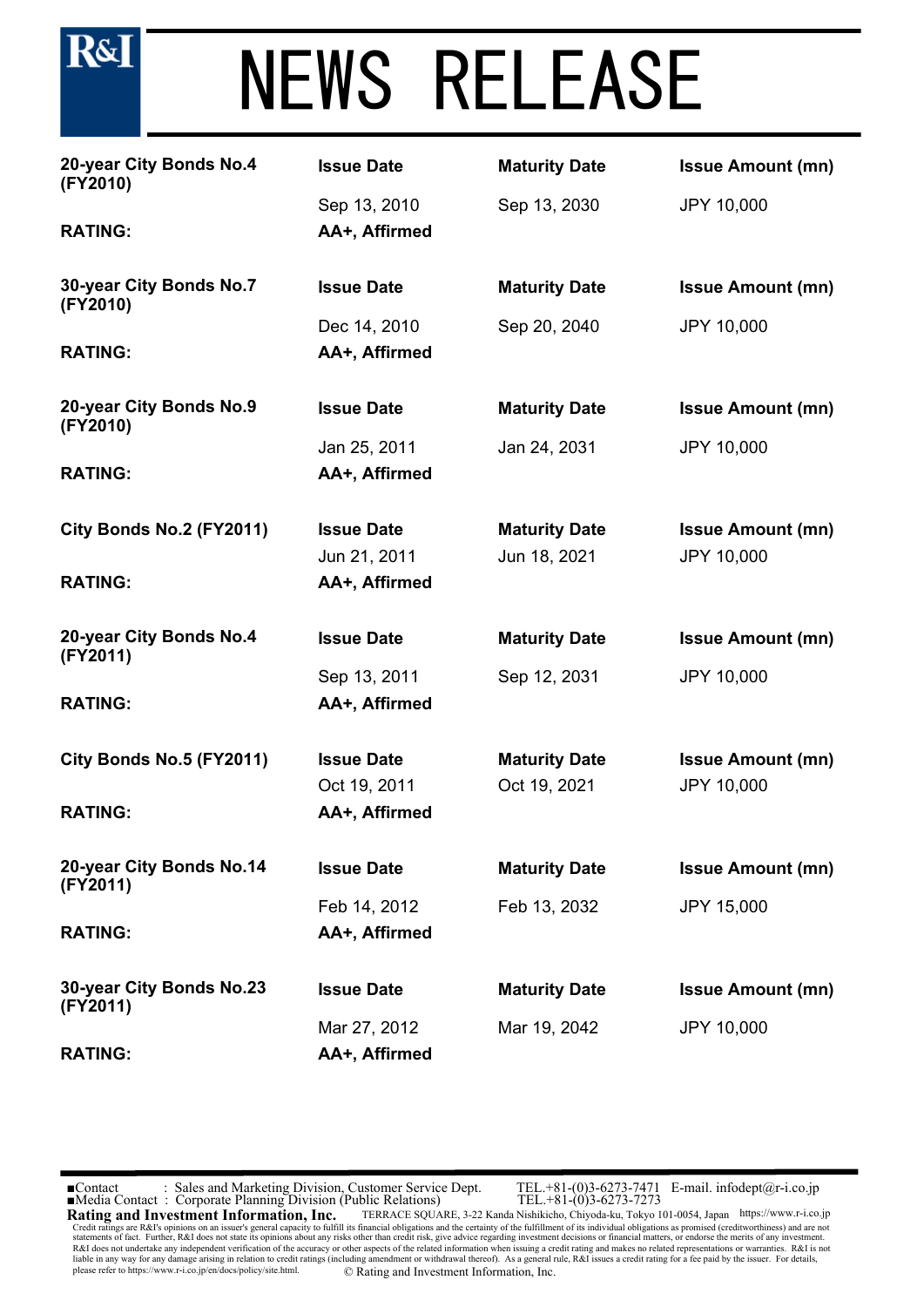

| City Bonds No.2 (FY2012)<br><b>RATING:</b> | <b>Issue Date</b><br>Jun 19, 2012<br>AA+, Affirmed | <b>Maturity Date</b><br>Jun 17, 2022 | <b>Issue Amount (mn)</b><br>JPY 10,000 |
|--------------------------------------------|----------------------------------------------------|--------------------------------------|----------------------------------------|
| 20-year City Bonds No.3<br>(FY2012)        | <b>Issue Date</b>                                  | <b>Maturity Date</b>                 | <b>Issue Amount (mn)</b>               |
|                                            | Aug 14, 2012                                       | Aug 13, 2032                         | <b>JPY 15,000</b>                      |
| <b>RATING:</b>                             | AA+, Affirmed                                      |                                      |                                        |
| City Bonds No.10 (FY2012)                  | <b>Issue Date</b>                                  | <b>Maturity Date</b>                 | <b>Issue Amount (mn)</b>               |
|                                            | Oct 23, 2012                                       | Oct 21, 2022                         | <b>JPY 20,000</b>                      |
| <b>RATING:</b>                             | AA+, Affirmed                                      |                                      |                                        |
| 20-year City Bonds No.12<br>(FY2012)       | <b>Issue Date</b>                                  | <b>Maturity Date</b>                 | <b>Issue Amount (mn)</b>               |
|                                            | Dec 18, 2012                                       | Dec 17, 2032                         | <b>JPY 13,000</b>                      |
| <b>RATING:</b>                             | AA+, Affirmed                                      |                                      |                                        |
| City Bonds No.1 (FY2013)                   | <b>Issue Date</b>                                  | <b>Maturity Date</b>                 | <b>Issue Amount (mn)</b>               |
|                                            | Apr 19, 2013                                       | Apr 19, 2023                         | JPY 10,000                             |
| <b>RATING:</b>                             | AA+, Affirmed                                      |                                      |                                        |
| 20-year City Bonds No.3<br>(FY2013)        | <b>Issue Date</b>                                  | <b>Maturity Date</b>                 | <b>Issue Amount (mn)</b>               |
|                                            | Jul 19, 2013                                       | Jul 19, 2033                         | <b>JPY 10,000</b>                      |
| <b>RATING:</b>                             | AA+, Affirmed                                      |                                      |                                        |
| City Bonds No.11 (FY2013)                  | <b>Issue Date</b>                                  | <b>Maturity Date</b>                 | <b>Issue Amount (mn)</b>               |
|                                            | Feb 19, 2014                                       | Feb 19, 2024                         | JPY 10,000                             |
| <b>RATING:</b>                             | AA+, Affirmed                                      |                                      |                                        |
| 20-year City Bonds No.12<br>(FY2013)       | <b>Issue Date</b>                                  | <b>Maturity Date</b>                 | <b>Issue Amount (mn)</b>               |
|                                            | Feb 19, 2014                                       | Feb 17, 2034                         | JPY 10,000                             |
| <b>RATING:</b>                             | AA+, Affirmed                                      |                                      |                                        |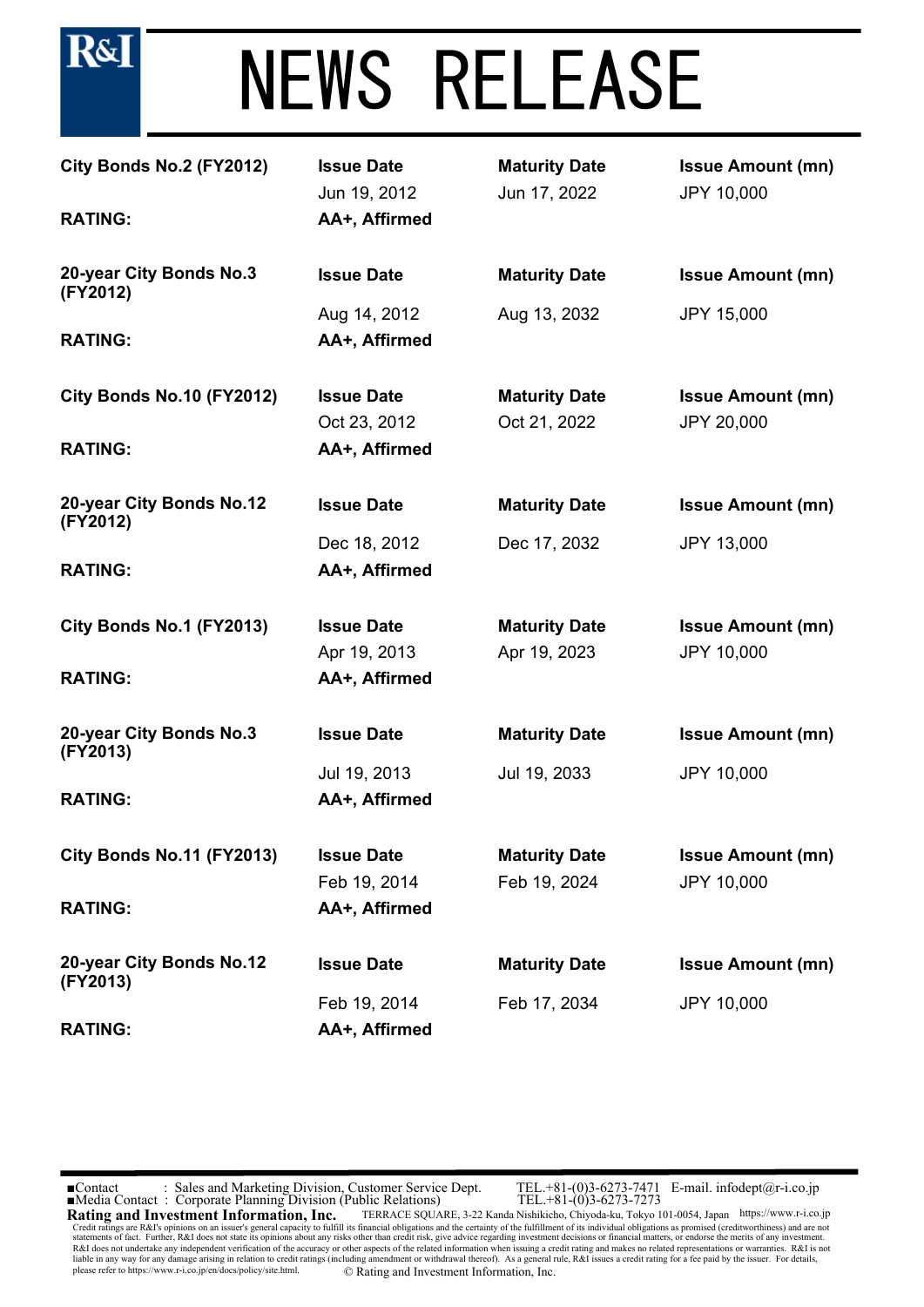## NEWS RELEASE

| 20-year City Bonds No.3<br>(FY2014)                                     | <b>Issue Date</b> | <b>Maturity Date</b> | <b>Issue Amount (mn)</b> |
|-------------------------------------------------------------------------|-------------------|----------------------|--------------------------|
|                                                                         | Jul 14, 2014      | Jul 14, 2034         | <b>JPY 12,000</b>        |
| <b>RATING:</b>                                                          | AA+, Affirmed     |                      |                          |
| City Bonds No.4 (FY2014)                                                | <b>Issue Date</b> | <b>Maturity Date</b> | <b>Issue Amount (mn)</b> |
|                                                                         | Jul 18, 2014      | Jul 18, 2024         | JPY 13,000               |
| <b>RATING:</b>                                                          | AA+, Affirmed     |                      |                          |
| 20-year Private Placement City Issue Date<br><b>Bonds No.6 (FY2014)</b> |                   | <b>Maturity Date</b> | <b>Issue Amount (mn)</b> |
|                                                                         | Jul 23, 2014      | Jul 21, 2034         | <b>JPY 1,000</b>         |
| <b>RATING:</b>                                                          | AA+, Affirmed     |                      |                          |
| 20-year Private Placement City Issue Date<br><b>Bonds No.7 (FY2014)</b> |                   | <b>Maturity Date</b> | <b>Issue Amount (mn)</b> |
|                                                                         | Jul 31, 2014      | Jul 31, 2034         | <b>JPY 1,000</b>         |
| <b>RATING:</b>                                                          | AA+, Affirmed     |                      |                          |
| <b>Private Placement City Bonds</b><br>No.11 (FY2014)                   | <b>Issue Date</b> | <b>Maturity Date</b> | <b>Issue Amount (mn)</b> |
|                                                                         | Oct 22, 2014      | Oct 22, 2024         | <b>JPY 3,000</b>         |
| <b>RATING:</b>                                                          | AA+, Affirmed     |                      |                          |
| <b>Private Placement City Bonds</b><br>No.13 (FY2014)                   | <b>Issue Date</b> | <b>Maturity Date</b> | <b>Issue Amount (mn)</b> |
|                                                                         | Oct 30, 2014      | Oct 30, 2024         | <b>JPY 1,000</b>         |
| <b>RATING:</b>                                                          | AA+, Affirmed     |                      |                          |
| 30-year City Bonds No.14<br>(FY2014)                                    | <b>Issue Date</b> | <b>Maturity Date</b> | <b>Issue Amount (mn)</b> |
|                                                                         | Dec 12, 2014      | Sep 20, 2044         | <b>JPY 13,000</b>        |
| <b>RATING:</b>                                                          | AA+, Affirmed     |                      |                          |
| City Bonds No.17 (FY2014)                                               | <b>Issue Date</b> | <b>Maturity Date</b> | <b>Issue Amount (mn)</b> |
|                                                                         | Jan 27, 2015      | Jan 27, 2025         | <b>JPY 10,000</b>        |
| <b>RATING:</b>                                                          | AA+, Affirmed     |                      |                          |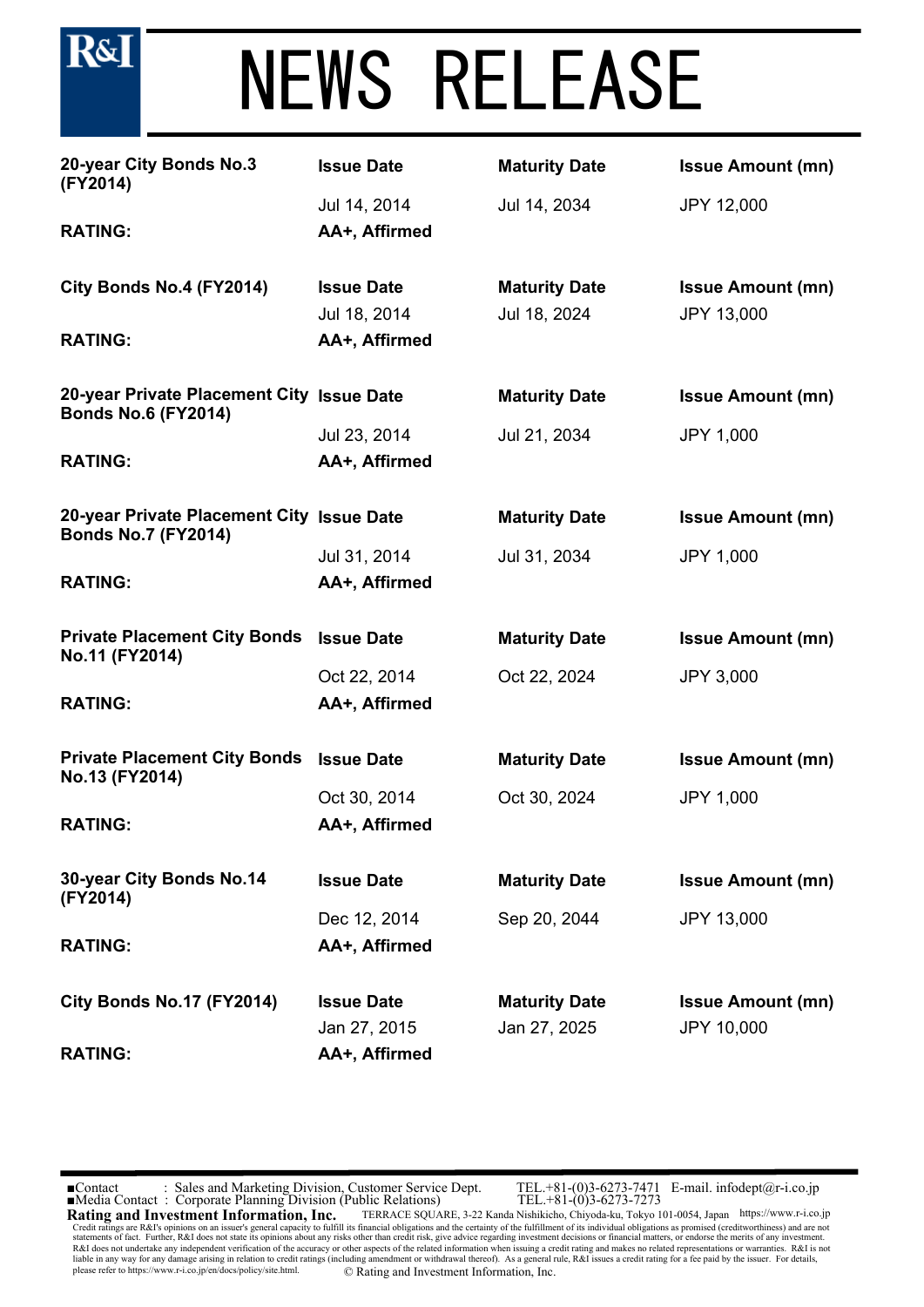

| City Bonds No.4 (FY2015)<br><b>RATING:</b>                               | <b>Issue Date</b><br>Sep 15, 2015<br>AA+, Affirmed | <b>Maturity Date</b><br>Sep 12, 2025 | <b>Issue Amount (mn)</b><br>JPY 10,000        |
|--------------------------------------------------------------------------|----------------------------------------------------|--------------------------------------|-----------------------------------------------|
| 30-year City Bonds No.5<br>(FY2015)                                      | <b>Issue Date</b>                                  | <b>Maturity Date</b>                 | <b>Issue Amount (mn)</b>                      |
|                                                                          | Oct 14, 2015                                       | Sep 20, 2045                         | <b>JPY 20,000</b>                             |
| <b>RATING:</b>                                                           | AA+, Affirmed                                      |                                      |                                               |
| City Bonds No.7 (FY2015)                                                 | <b>Issue Date</b><br>Dec 15, 2015                  | <b>Maturity Date</b><br>Dec 15, 2025 | <b>Issue Amount (mn)</b><br><b>JPY 10,000</b> |
| <b>RATING:</b>                                                           | AA+, Affirmed                                      |                                      |                                               |
| 20-year City Bonds No.9<br>(FY2015)                                      | <b>Issue Date</b>                                  | <b>Maturity Date</b>                 | <b>Issue Amount (mn)</b>                      |
|                                                                          | Jan 26, 2016                                       | Jan 25, 2036                         | <b>JPY 10,000</b>                             |
| <b>RATING:</b>                                                           | AA+, Affirmed                                      |                                      |                                               |
| <b>Private Placement City Bonds</b><br>No.11 (FY2015)                    | <b>Issue Date</b>                                  | <b>Maturity Date</b>                 | <b>Issue Amount (mn)</b>                      |
|                                                                          | Feb 24, 2016                                       | Feb 24, 2026                         | <b>JPY 3,500</b>                              |
| <b>RATING:</b>                                                           | AA+, Affirmed                                      |                                      |                                               |
| 20-year Private Placement City Issue Date<br><b>Bonds No.12 (FY2015)</b> |                                                    | <b>Maturity Date</b>                 | <b>Issue Amount (mn)</b>                      |
|                                                                          | Feb 24, 2016                                       | Feb 22, 2036                         | <b>JPY 1,500</b>                              |
| <b>RATING:</b>                                                           | AA+, Affirmed                                      |                                      |                                               |
| 30-year Private Placement City Issue Date<br><b>Bonds No.13 (FY2015)</b> |                                                    | <b>Maturity Date</b>                 | <b>Issue Amount (mn)</b>                      |
|                                                                          | Feb 24, 2016                                       | Feb 23, 2046                         | <b>JPY 1,000</b>                              |
| <b>RATING:</b>                                                           | AA+, Affirmed                                      |                                      |                                               |
| <b>Private Placement City Bonds</b><br>No.14 (FY2015)                    | <b>Issue Date</b>                                  | <b>Maturity Date</b>                 | <b>Issue Amount (mn)</b>                      |
|                                                                          | Feb 24, 2016                                       | Feb 24, 2026                         | <b>JPY 10,000</b>                             |
| <b>RATING:</b>                                                           | AA+, Affirmed                                      |                                      |                                               |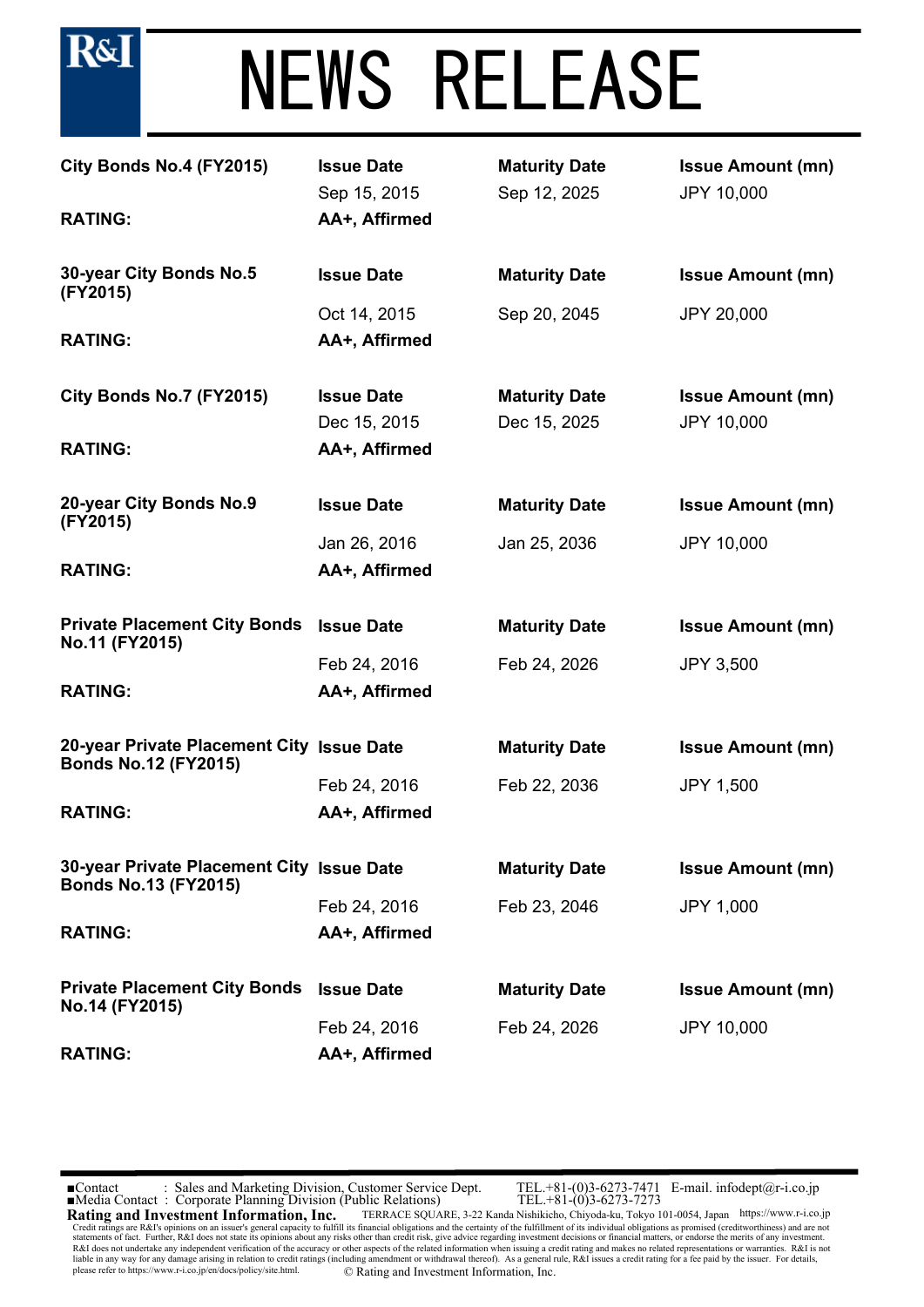

| City Bonds No.1 (FY2016)<br><b>RATING:</b>                   | <b>Issue Date</b><br>Apr 19, 2016<br>AA+, Affirmed | <b>Maturity Date</b><br>Apr 17, 2026 | <b>Issue Amount (mn)</b><br><b>JPY 15,000</b> |
|--------------------------------------------------------------|----------------------------------------------------|--------------------------------------|-----------------------------------------------|
| 5-year City Bonds No.2<br>(FY2016)                           | <b>Issue Date</b>                                  | <b>Maturity Date</b>                 | <b>Issue Amount (mn)</b>                      |
| <b>RATING:</b>                                               | Jun 14, 2016<br>AA+, Affirmed                      | Jun 14, 2021                         | <b>JPY 20,000</b>                             |
| 30-year City Bonds No.3<br>(FY2016)                          | <b>Issue Date</b>                                  | <b>Maturity Date</b>                 | <b>Issue Amount (mn)</b>                      |
| <b>RATING:</b>                                               | Jul 27, 2016<br>AA+, Affirmed                      | Jun 20, 2046                         | <b>JPY 15,000</b>                             |
| 5-year Private Placement City<br><b>Bonds No.5 (FY2016)</b>  | <b>Issue Date</b>                                  | <b>Maturity Date</b>                 | <b>Issue Amount (mn)</b>                      |
| <b>RATING:</b>                                               | Aug 31, 2016<br>AA+, Affirmed                      | Aug 31, 2021                         | <b>JPY 3,000</b>                              |
| City Bonds No.6 (FY2016)                                     | <b>Issue Date</b>                                  | <b>Maturity Date</b>                 | <b>Issue Amount (mn)</b>                      |
| <b>RATING:</b>                                               | Sep 21, 2016<br>AA+, Affirmed                      | Sep 18, 2026                         | <b>JPY 15,000</b>                             |
| 5-year City Bonds No.7<br>(FY2016)                           | <b>Issue Date</b>                                  | <b>Maturity Date</b>                 | <b>Issue Amount (mn)</b>                      |
| <b>RATING:</b>                                               | Oct 19, 2016<br>AA+, Affirmed                      | Oct 19, 2021                         | <b>JPY 10,000</b>                             |
| 20-year City Bonds No.9<br>(FY2016)                          | <b>Issue Date</b>                                  | <b>Maturity Date</b>                 | <b>Issue Amount (mn)</b>                      |
| <b>RATING:</b>                                               | Jan 24, 2017<br>AA+, Affirmed                      | Jan 23, 2037                         | <b>JPY 10,000</b>                             |
| 5-year Private Placement City<br><b>Bonds No.10 (FY2016)</b> | <b>Issue Date</b>                                  | <b>Maturity Date</b>                 | <b>Issue Amount (mn)</b>                      |
| <b>RATING:</b>                                               | Feb 21, 2017<br>AA+, Affirmed                      | Feb 21, 2022                         | <b>JPY 2,000</b>                              |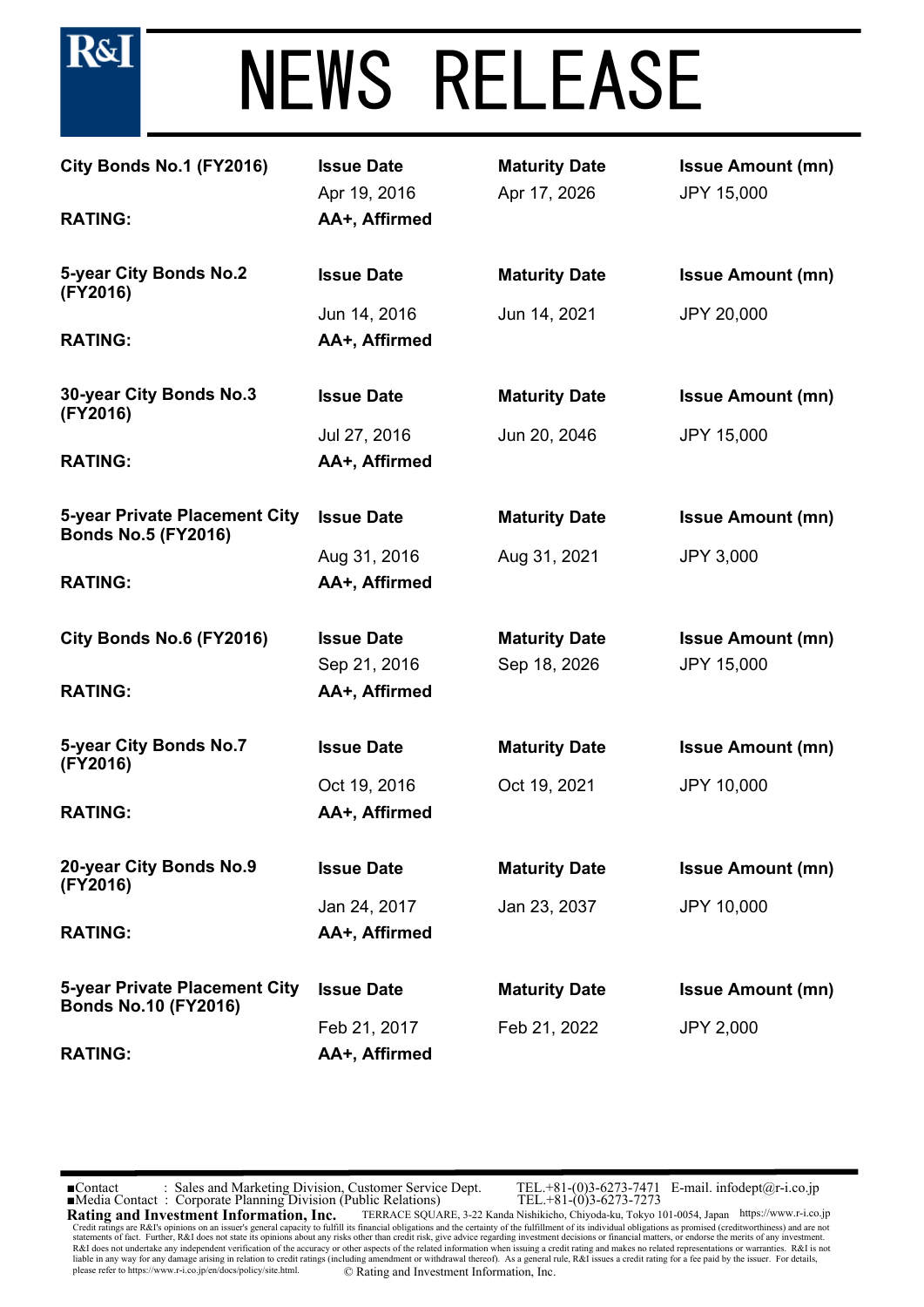

| 5-year Private Placement City<br><b>Bonds No.11 (FY2016)</b>        | <b>Issue Date</b>             | <b>Maturity Date</b> | <b>Issue Amount (mn)</b> |
|---------------------------------------------------------------------|-------------------------------|----------------------|--------------------------|
| <b>RATING:</b>                                                      | Feb 21, 2017<br>AA+, Affirmed | Feb 21, 2022         | <b>JPY 2,000</b>         |
|                                                                     |                               |                      |                          |
| <b>5-year Private Placement City</b><br><b>Bonds No.22 (FY2016)</b> | <b>Issue Date</b>             | <b>Maturity Date</b> | <b>Issue Amount (mn)</b> |
|                                                                     | Mar 22, 2017                  | Mar 22, 2022         | <b>JPY 1,000</b>         |
| <b>RATING:</b>                                                      | AA+, Affirmed                 |                      |                          |
| 5-year City Bonds No.1<br>(FY2017)                                  | <b>Issue Date</b>             | <b>Maturity Date</b> | <b>Issue Amount (mn)</b> |
|                                                                     | Apr 14, 2017                  | Apr 14, 2022         | JPY 20,000               |
| <b>RATING:</b>                                                      | AA+, Affirmed                 |                      |                          |
| 30-year City Bonds No.2<br>(FY2017)                                 | <b>Issue Date</b>             | <b>Maturity Date</b> | <b>Issue Amount (mn)</b> |
|                                                                     | May 23, 2017                  | Mar 20, 2047         | <b>JPY 12,000</b>        |
| <b>RATING:</b>                                                      | AA+, Affirmed                 |                      |                          |
| City Bonds No.4 (FY2017)                                            | <b>Issue Date</b>             | <b>Maturity Date</b> | <b>Issue Amount (mn)</b> |
|                                                                     | Aug 14, 2017                  | Aug 13, 2027         | JPY 10,000               |
| <b>RATING:</b>                                                      | AA+, Affirmed                 |                      |                          |
| 20-year City Bonds No.5<br>(FY2017)                                 | <b>Issue Date</b>             | <b>Maturity Date</b> | <b>Issue Amount (mn)</b> |
|                                                                     | Sep 20, 2017                  | Sep 18, 2037         | JPY 20,000               |
| <b>RATING:</b>                                                      | AA+, Affirmed                 |                      |                          |
| City Bonds No.6 (FY2017)                                            | <b>Issue Date</b>             | <b>Maturity Date</b> | <b>Issue Amount (mn)</b> |
|                                                                     | Oct 16, 2017                  | Oct 15, 2027         | JPY 10,000               |
| <b>RATING:</b>                                                      | AA+, Affirmed                 |                      |                          |
| 5-year City Bonds No.7<br>(FY2017)                                  | <b>Issue Date</b>             | <b>Maturity Date</b> | <b>Issue Amount (mn)</b> |
|                                                                     | Oct 18, 2017                  | Oct 18, 2022         | <b>JPY 10,000</b>        |
| <b>RATING:</b>                                                      | AA+, Affirmed                 |                      |                          |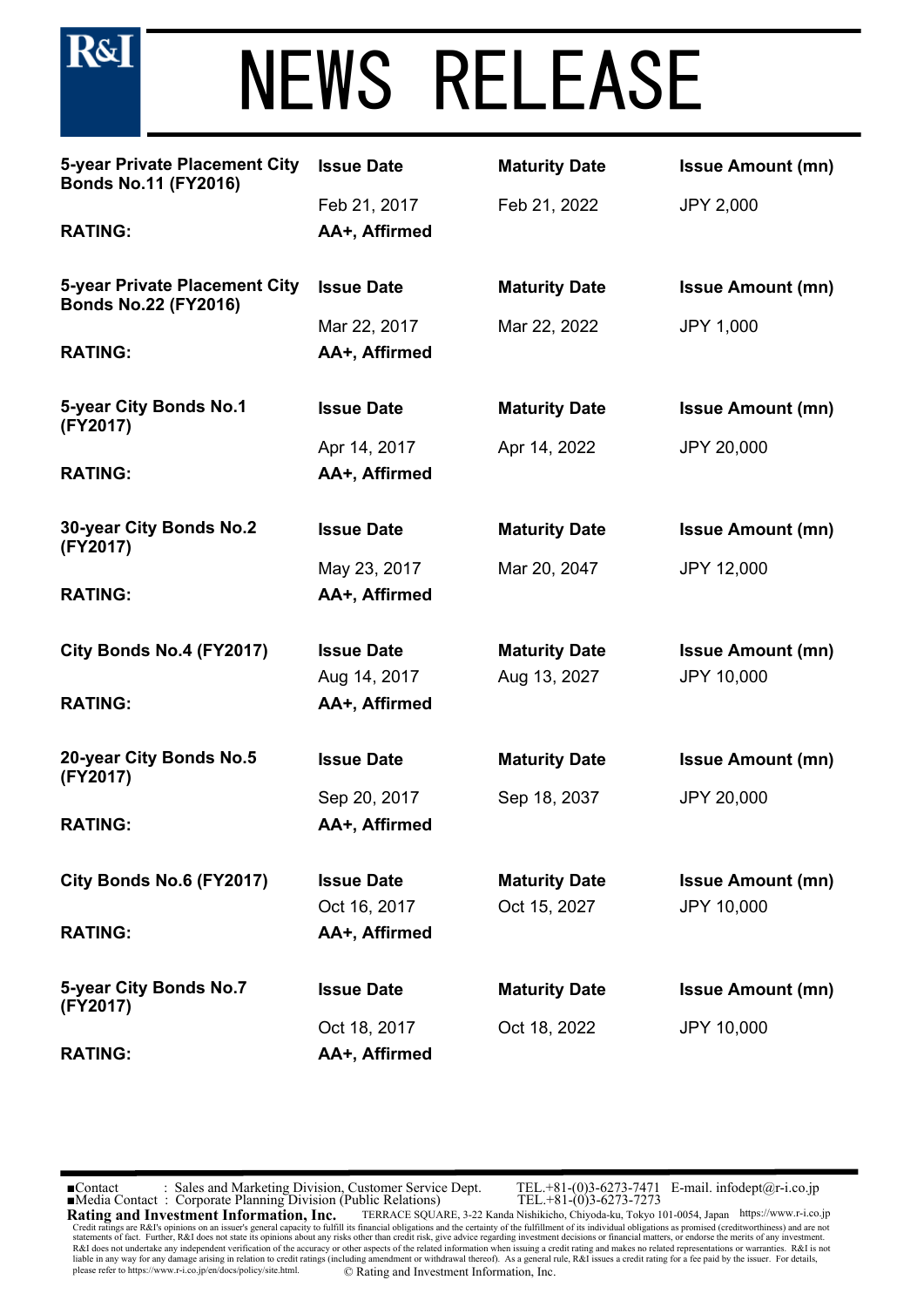**R&I** 

| 20-year Scheduled Repayment Issue Date<br>City Bonds No.12 (FY2017)      |                   | <b>Maturity Date</b> | <b>Issue Amount (mn)</b> |
|--------------------------------------------------------------------------|-------------------|----------------------|--------------------------|
|                                                                          | Dec 20, 2017      | Dec 18, 2037         | <b>JPY 10,000</b>        |
| <b>RATING:</b>                                                           | AA+, Affirmed     |                      |                          |
| 30-year Private Placement City Issue Date<br><b>Bonds No.20 (FY2017)</b> |                   | <b>Maturity Date</b> | <b>Issue Amount (mn)</b> |
|                                                                          | Feb 27, 2018      | Feb 27, 2048         | <b>JPY 5,000</b>         |
| <b>RATING:</b>                                                           | AA+, Affirmed     |                      |                          |
| City Bonds No.1 (FY2018)                                                 | <b>Issue Date</b> | <b>Maturity Date</b> | <b>Issue Amount (mn)</b> |
|                                                                          | Apr 13, 2018      | Apr 13, 2028         | <b>JPY 10,000</b>        |
| <b>RATING:</b>                                                           | AA+, Affirmed     |                      |                          |
| 30-year City Bonds No.2<br>(FY2018)                                      | <b>Issue Date</b> | <b>Maturity Date</b> | <b>Issue Amount (mn)</b> |
|                                                                          | May 18, 2018      | Mar 19, 2048         | <b>JPY 15,000</b>        |
| <b>RATING:</b>                                                           | AA+, Affirmed     |                      |                          |
| 5-year City Bonds No.3<br>(FY2018)                                       | <b>Issue Date</b> | <b>Maturity Date</b> | <b>Issue Amount (mn)</b> |
|                                                                          | Jun 20, 2018      | Jun 20, 2023         | <b>JPY 15,000</b>        |
| <b>RATING:</b>                                                           | AA+, Affirmed     |                      |                          |
| 20-year City Bonds No.6<br>(FY2018)                                      | <b>Issue Date</b> | <b>Maturity Date</b> | <b>Issue Amount (mn)</b> |
|                                                                          | Sep 20, 2018      | Sep 17, 2038         | <b>JPY 10,000</b>        |
| <b>RATING:</b>                                                           | AA+, Affirmed     |                      |                          |
| City Bonds No.7 (FY2018)                                                 | <b>Issue Date</b> | <b>Maturity Date</b> | <b>Issue Amount (mn)</b> |
|                                                                          | Sep 20, 2018      | Sep 20, 2028         | <b>JPY 15,000</b>        |
| <b>RATING:</b>                                                           | AA+, Affirmed     |                      |                          |
| 5-year City Bonds No.8<br>(FY2018)                                       | <b>Issue Date</b> | <b>Maturity Date</b> | <b>Issue Amount (mn)</b> |
|                                                                          | Oct 15, 2018      | Oct 13, 2023         | <b>JPY 20,000</b>        |
| <b>RATING:</b>                                                           | AA+, Affirmed     |                      |                          |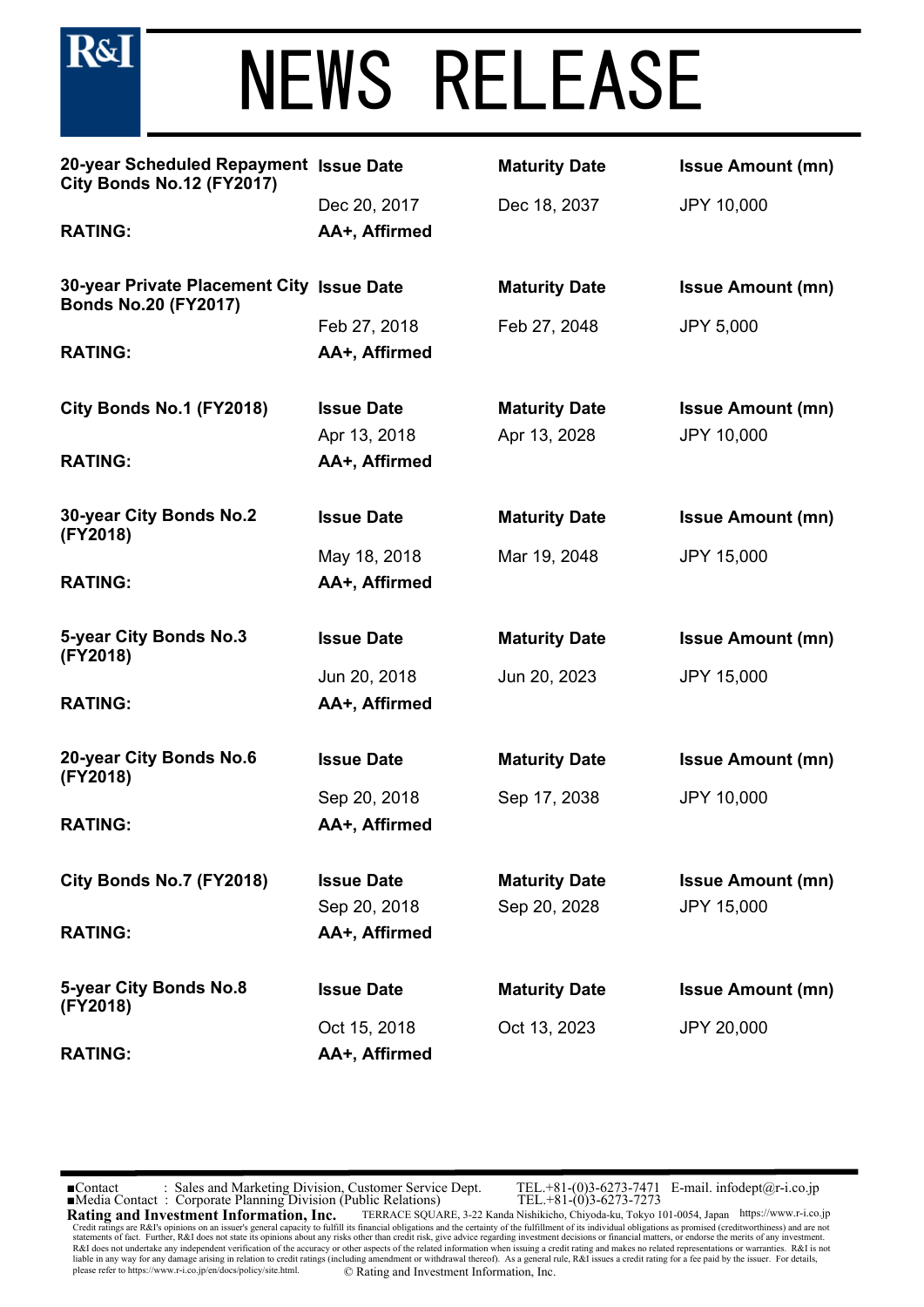| 30-year City Bonds No.10<br>(FY2018)                                     | <b>Issue Date</b> | <b>Maturity Date</b> | <b>Issue Amount (mn)</b> |
|--------------------------------------------------------------------------|-------------------|----------------------|--------------------------|
|                                                                          | Dec 20, 2018      | Sep 18, 2048         | JPY 10,000               |
| <b>RATING:</b>                                                           | AA+, Affirmed     |                      |                          |
| 30-year Private Placement City Issue Date<br><b>Bonds No.12 (FY2018)</b> |                   | <b>Maturity Date</b> | <b>Issue Amount (mn)</b> |
|                                                                          | Feb 26, 2019      | Feb 26, 2049         | <b>JPY 9,000</b>         |
| <b>RATING:</b>                                                           | AA+, Affirmed     |                      |                          |
| <b>Private Placement City Bonds</b><br>No.18 (FY2018)                    | <b>Issue Date</b> | <b>Maturity Date</b> | <b>Issue Amount (mn)</b> |
|                                                                          | Mar 26, 2019      | Mar 26, 2029         | <b>JPY 300</b>           |
| <b>RATING:</b>                                                           | AA+, Affirmed     |                      |                          |
| 5-year City Bonds No.1<br>(FY2019)                                       | <b>Issue Date</b> | <b>Maturity Date</b> | <b>Issue Amount (mn)</b> |
|                                                                          | Apr 12, 2019      | Apr 12, 2024         | <b>JPY 20,000</b>        |
| <b>RATING:</b>                                                           | AA+, Affirmed     |                      |                          |
| City Bonds No.2 (FY2019)                                                 | <b>Issue Date</b> | <b>Maturity Date</b> | <b>Issue Amount (mn)</b> |
|                                                                          | Apr 12, 2019      | Apr 12, 2029         | JPY 10,000               |
| <b>RATING:</b>                                                           | AA+, Affirmed     |                      |                          |
| 30-year City Bonds No.3<br>(FY2019)                                      | <b>Issue Date</b> | <b>Maturity Date</b> | <b>Issue Amount (mn)</b> |
|                                                                          | May 14, 2019      | Mar 19, 2049         | <b>JPY 15,000</b>        |
| <b>RATING:</b>                                                           | AA+, Affirmed     |                      |                          |
| USD City Bonds No.5 (FY2019) Issue Date                                  |                   | <b>Maturity Date</b> | <b>Issue Amount (mn)</b> |
|                                                                          | Sep 09, 2019      | Sep 09, 2029         | <b>USD 80</b>            |
| <b>RATING:</b>                                                           | AA+, Affirmed     |                      |                          |
| 20-year City Bonds No.6<br>(FY2019)                                      | <b>Issue Date</b> | <b>Maturity Date</b> | <b>Issue Amount (mn)</b> |
|                                                                          | Sep 20, 2019      | Sep 20, 2039         | <b>JPY 10,000</b>        |
| <b>RATING:</b>                                                           | AA+, Affirmed     |                      |                          |